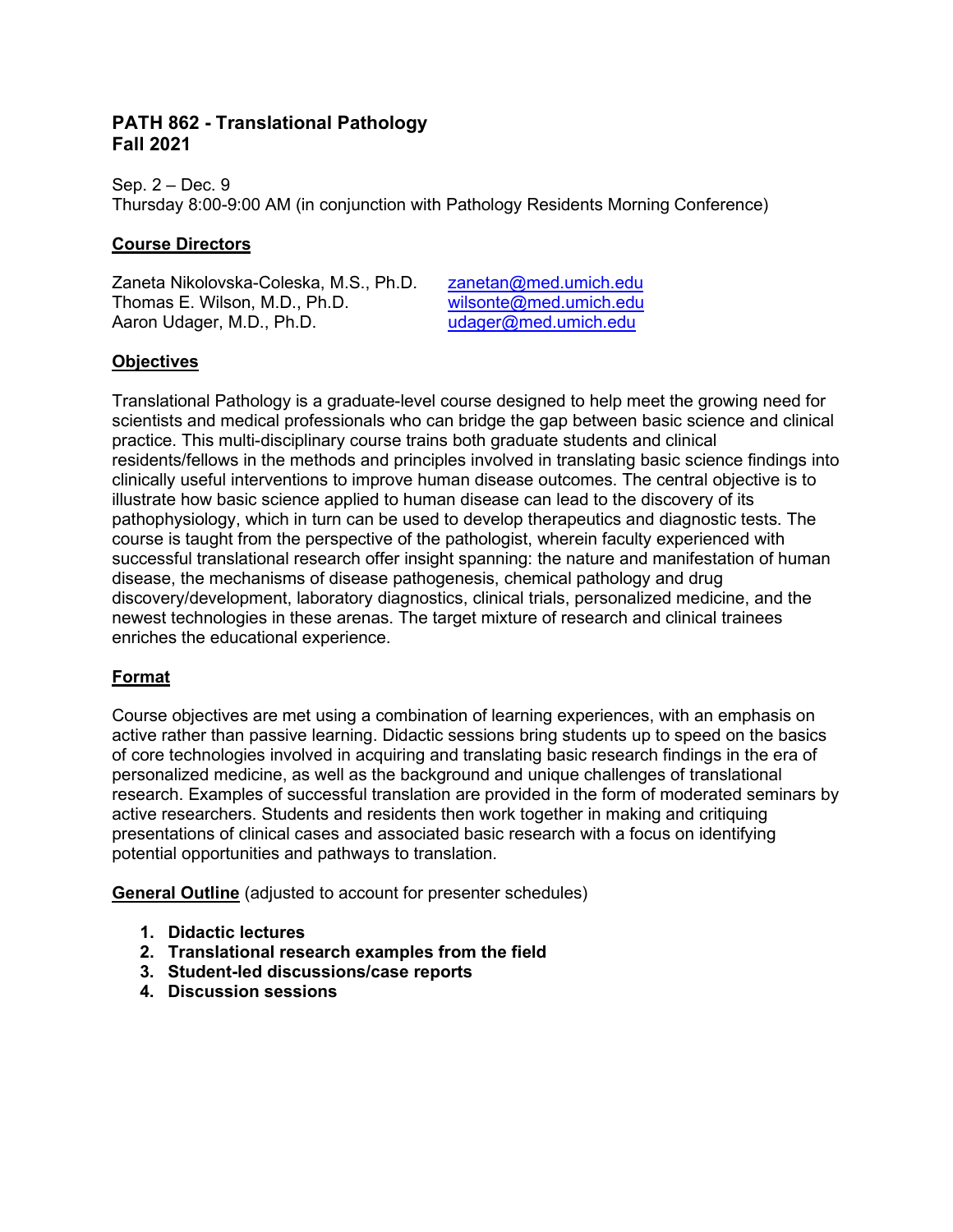### **Schedule**

| <b>Date</b>    | <b>Session</b>                              | <b>Presenter</b>                 |
|----------------|---------------------------------------------|----------------------------------|
| Sep. 2         | Introduction                                | Thomas E. Wilson, M.D., Ph.D.    |
|                |                                             | Zaneta Nikolovksa-Coleska, Ph.D. |
| Sep. 9         | <b>Clinical Chemistry</b>                   | Carmen Gherasim, Ph.D.           |
| Sep. 16        | <b>Molecular Pathology</b>                  | Aaron Udager, M.D., Ph.D.        |
| Sep. 23        | Microbiology                                | Michael Bachman, M.D., Ph.D.     |
| Sep. 30        | Drug Development                            | Zaneta Nikolovksa-Coleska, Ph.D. |
| Oct. 7         | Neuropathology                              | Sriram Venneti, M.D., Ph.D.      |
| Oct. 14        | Digital Pathology                           | Liron Pantanowitz, M.D.          |
| Oct. 21        | Industry                                    | Scott Tomlins, M.D., Ph.D.       |
| Oct. 28        | <b>Case Presentations and Discussion</b>    |                                  |
| Nov. 4         | <b>Case Presentations and Discussion</b>    |                                  |
| Nov. 11        | <b>Medical and Research Ethics</b>          | Lauren B. Smith, M.D.            |
| Nov. 18        | <b>Case Presentations and Discussion</b>    |                                  |
| <b>Nov. 25</b> | No Class (Thanksgiving)                     |                                  |
| Dec. 2         | Barriers and Opportunities to Translational | Thomas E. Wilson, M.D., Ph.D.    |
|                | Research                                    | Zaneta Nikolovksa-Coleska, Ph.D. |
| Dec. 9         | Translational Research in Practice          | Thomas E. Wilson, M.D., Ph.D.    |
|                |                                             | Zaneta Nikolovksa-Coleska, Ph.D. |

### **Student-led Case Reports**

#### Course Coordinator

Winston Lee, M.D., Ph.D. [winstonl@med.umich.edu](mailto:winstonl@med.umich.edu)

A series of patient-centered case studies will be provided to students and residents. These cases have been selected to represent a variety of clinical areas and current directions in translational research and/or because they expose an area of need where further translational effort could solve a problem and have real impact.

Groups will be assembled consisting of a clinical resident/fellow and several graduates students. Working together, each group will:

1) Review their case and discuss the therapeutic and diagnostic problems it presents.